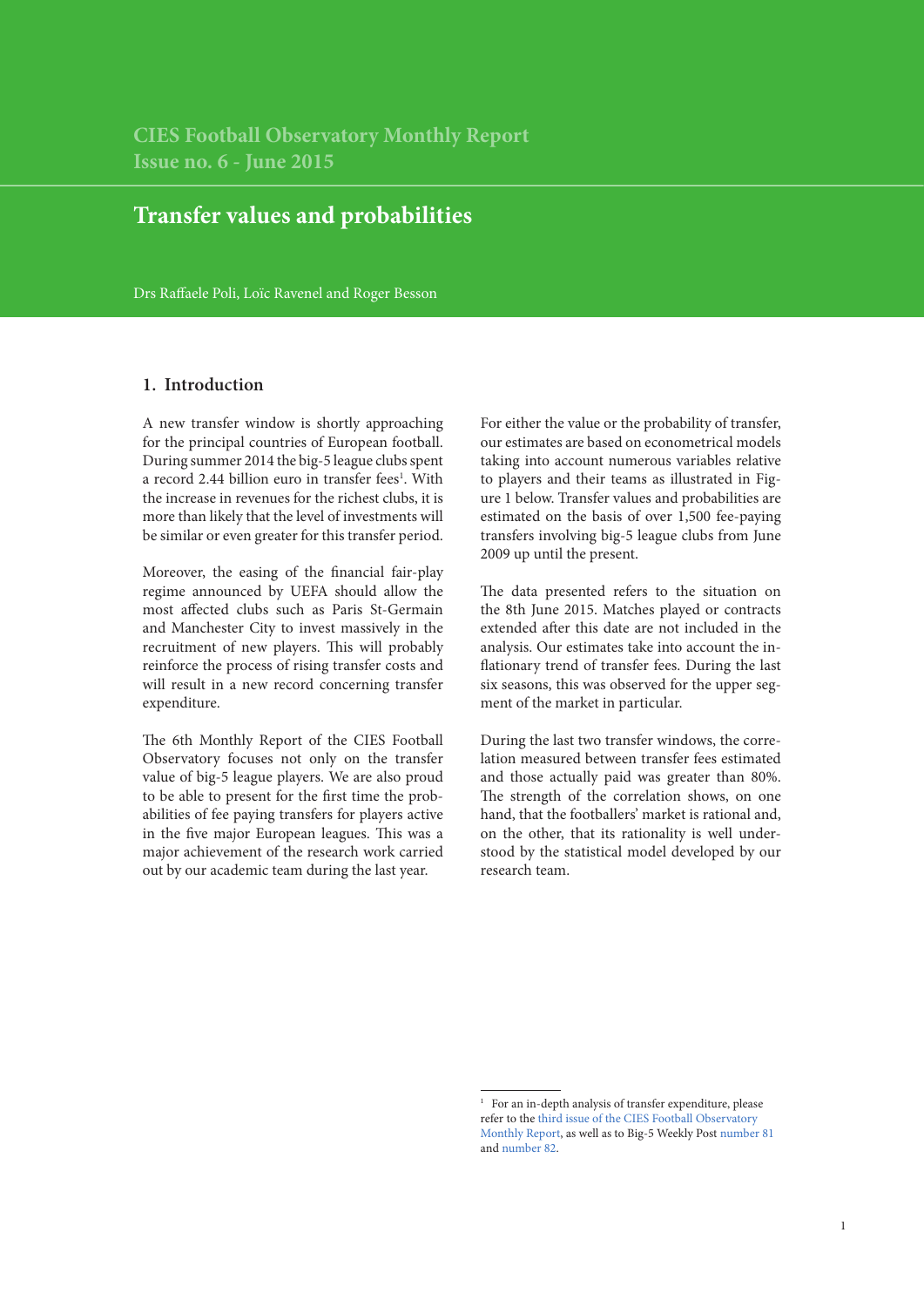

Our model also allows us to identify market bias that is possible to exploit by letting over-valued players go for a high fee, or by recruiting under-valued footballers for a keen price. The final chapter of this report identifies the best performing players available for free because the contract binding them to the employer club is coming to an end. It also highlights the best performing footballers with only one year of contract remaining.

Prior to this, chapter 2 presents the rankings of 100 players that our approach has identified as most likely to be transferred for a fee. For each player, we also present the price range that purchasing clubs should pay taking into account the amounts spent previously for players with similar characteristics.

Chapter 3 presents the ranking of the 100 players with the highest transfer values. For these footballers, we also present the level of probability of a fee-paying transfer taking place. This is also relevant as the most expensive players are not necessarily those who have the greatest wish to change teams or those for whom employer teams are more willing to accept a transfer.

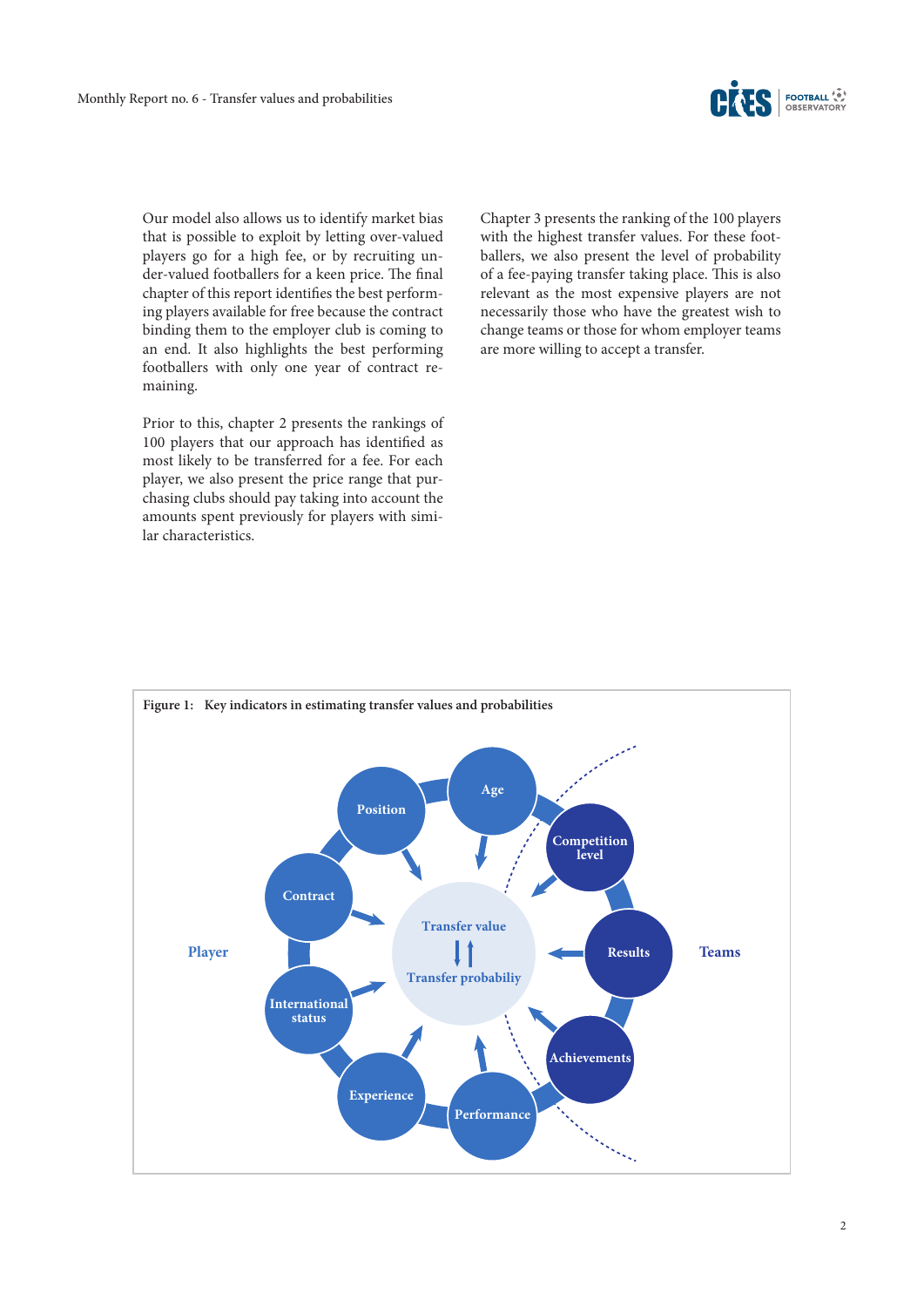

## **2. The most likely fee paying transfers**

Among the footballers with the greatest transfer probability are many players from relegated clubs. Indeed, relegation obliges teams to compensate declining revenues through transfers. Moreover, this situation tends to encourage players to leave the club. Consequently, relegated teams often offer interesting recruitment possibilities.

Players with one remaining year of contract are also over-represented among those with the greatest possibility of a paid transfer. Indeed, if the player does not wish to renew, clubs find themselves obliged to let him go to avoid a free departure. Only four out of the 20 players with the highest probability of a fee-paying transfer have contracts expiring after June 2017: Alexandre Lacazette, Nabil Fekir, Jordan Ayew and Grégoire Defrel.

Raheem Sterling is the player with the highest transfer value among the 100 footballers with the greatest transfer probability. He is followed by Alexis Sánchez, Antoine Griezmann, Harry Kane and Philippe Coutinho. Numerous other players with transfer values of over €20 million figure in the list below: Alexandre Lacazette, Gonzalo Higuaín, Miralem Pjanić, Mauro Icardi, Nabil Fekir, José Callejón, Karim Bellarabi, Bernardo Silva, Saido Berahino, Carlos Bacca, Roberto Firmino, Yannick Ferreira Carrasco, Domenico Berardi, Nathan Clyne and Paulo Dybala.

In the list there are also three players who were already the subject of paid transfers: Paulo Dybala, Gonzalo Castro and Anthony Ujah. In the first two cases, the transfer sum reported was well above the estimated value. The recruiting clubs undoubtedly accepted to pay over the odds so as to be one step ahead of the competition. On the contrary, the fee paid for Anthony Ujah was slightly less than our estimate.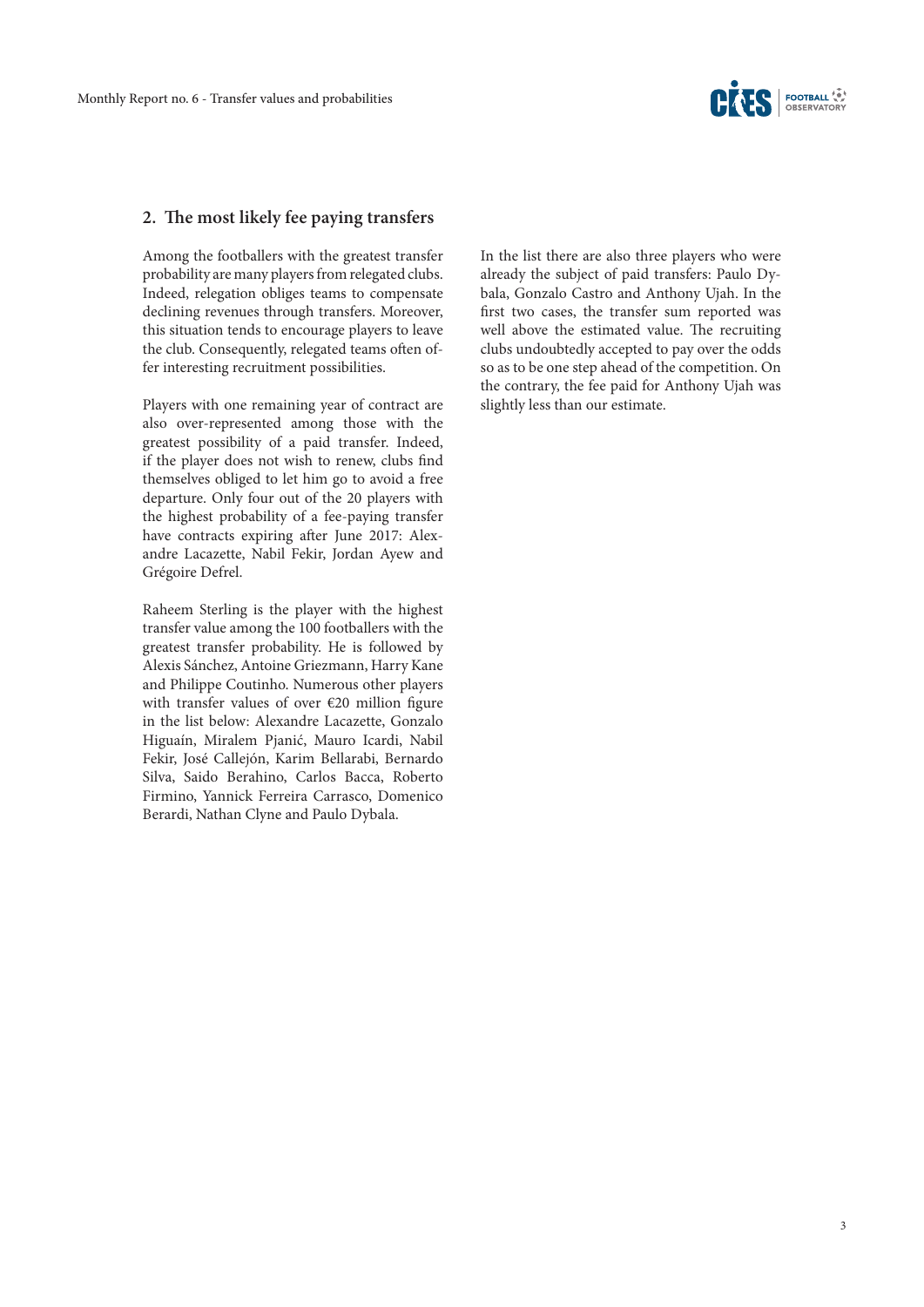

# **Figure 2a: The 100 big-5 league players with the greatest probability of a paid transfer2**

| Contract<br>Value<br>Age<br>1. Charlie Austin (QPR)<br>2016<br>25<br>10.2-11.2<br>2. Albin Ekdal (Cagliari)<br>2016<br>25<br>3.4-3.7<br>3. Paulo Dybala (Palermo)<br>2016<br>21<br>18.3-20.1<br>4. Raheem Sterling (Liverpool)<br>20<br>2017<br><sup>5.</sup> José Mauri (Parma)<br>2016<br>19<br>$3.5 - 3.9$<br>6. Alexandre Lacazette (Lyon)<br>24<br>2018<br>7. Raphaël Guerreiro (Lorient)<br>2017<br>21<br>$8.0 - 8.8$<br>8. Alberto Paloschi (Chievo)<br>25<br>2016<br>4.6-5.1<br>9. Ilkay Gündoğan (Dortmund)<br>2016<br>24<br>10. Daniel Wass (Evian TG)<br>2016<br>26<br>$2.0 - 2.2$<br>Elias Kachunga (Paderborn)<br>11.<br>2016<br>23<br>$1.8 - 2.0$<br>Tomer Hemed (Almería)<br>12.<br>2016<br>28<br>$1.2 - 1.4$<br>13. Fabián Orellana (Celta Vigo)<br>$4.7 - 5.2$<br>2016<br>29<br>14. Romain Métanire (Metz)<br>2016<br>25<br>$1.0 - 1.1$<br>15. Bouna Sarr (Metz)<br>2016<br>23<br>1.4-1.5<br>16. Nabil Fekir (Lyon)<br>2019<br>21<br>17. Jordan Ayew (Lorient)<br>2018<br>23<br>Grégoire Defrel (Cesena)<br>2018<br>23<br>$6.0 - 6.6$<br>18.<br>Oliver Sorg (Freiburg)<br>2016<br>19.<br>25<br>$2.0 - 2.2$<br>Shinji Okazaki (Mainz)<br>2016<br>20.<br>29<br>3.5-3.9<br>Raúl Bobadilla (Augsburg)<br>2016<br>27<br>$3.5 - 3.9$<br>21.<br>Roberto Firmino (Hoffenheim)<br>22.<br>2017<br>23<br>20.0-22.0<br>Jake Livermore (Hull City)<br>2017<br>25<br>5.8-6.4<br>23.<br>Christian Gentner (Stuttgart)<br>29<br>2016<br>1.9-2.1<br>24.<br>Adrien Thomasson (Evian TG)<br>2016<br>21<br>$1.3 - 1.5$<br>25.<br>Wissam Ben Yedder (Toulouse)<br>24<br>2017<br>7.5-8.3<br>26.<br>27. Pablo Chavarría (Lens)<br>2016<br>27<br>$0.8 - 0.9$<br>Gonzalo Higuaín (Napoli)<br>28.<br>2018<br>27<br>34.1-37.5<br>29. Pierre-Emerick Aubameyang (Dortmund)<br>2018<br>25<br>14.5-16.0<br>30. Tom Huddlestone (Hull City)<br>2016<br>28<br>4.6-5.1<br>31. Franco Di Santo (Werder Bremen)<br>26<br>2016<br>7.2-7.9<br>32. Jonathan Schmid (Freiburg)<br>2018<br>24<br>3.4-3.8<br>33. Kevin Mirallas (Everton)<br>2016<br>$6.6 - 7.3$<br>27<br>34. Branimir Hrgota (M'gladbach)<br>2016<br>22<br>$3.8 - 4.2$<br>35. Pablo Sarabia (Getafe)<br>2016<br>23<br>$3.7 - 4.1$<br>36. Vladimír Darida (Freiburg)<br>2018<br>24<br>$5.5 - 6.0$<br>37. Stefano Okaka (Sampdoria)<br>2016<br>25<br>$5.7 - 6.3$<br>38. Saido Berahino (WBA)<br>2017<br>21<br>20.7-22.8<br>Alexis Sánchez (Arsenal)<br>2018<br>39.<br>26<br>67.8-74.6<br>Elseid Hysaj (Empoli)<br>40.<br>2016<br>21<br>$5.1 - 5.6$<br>41. Mauro Icardi (Internazionale)<br>2019<br>22<br>Johannes Geis (Mainz)<br>42.<br>2017<br>21<br>6.7-7.4<br>Martín Cáceres (Juventus)<br>43.<br>2016<br>28<br>$2.2 - 2.4$<br>Wylan Cyprien (Lens)<br>44.<br>2017<br>20<br>2.1-2.3<br>45. Uwe Hünemeier (Paderborn)<br>2016<br>29<br>$0.9 - 1.0$<br>Ahmed Elmohamady (Hull City)<br>2016<br>46.<br>27<br>2.9-3.2<br>Yannick Ferreira Carrasco (Monaco)<br>2019<br>47.<br>21<br>Roman Neustädter (Schalke)<br>2016<br>27<br>4.1-4.5<br>48.<br>Harry Kane (Tottenham)<br>2020<br>49.<br>21<br>Ryad Boudebouz (Bastia)<br>25<br>50.<br>2016<br>2.6-2.9 |  |           |
|-------------------------------------------------------------------------------------------------------------------------------------------------------------------------------------------------------------------------------------------------------------------------------------------------------------------------------------------------------------------------------------------------------------------------------------------------------------------------------------------------------------------------------------------------------------------------------------------------------------------------------------------------------------------------------------------------------------------------------------------------------------------------------------------------------------------------------------------------------------------------------------------------------------------------------------------------------------------------------------------------------------------------------------------------------------------------------------------------------------------------------------------------------------------------------------------------------------------------------------------------------------------------------------------------------------------------------------------------------------------------------------------------------------------------------------------------------------------------------------------------------------------------------------------------------------------------------------------------------------------------------------------------------------------------------------------------------------------------------------------------------------------------------------------------------------------------------------------------------------------------------------------------------------------------------------------------------------------------------------------------------------------------------------------------------------------------------------------------------------------------------------------------------------------------------------------------------------------------------------------------------------------------------------------------------------------------------------------------------------------------------------------------------------------------------------------------------------------------------------------------------------------------------------------------------------------------------------------------------------------------------------------------------------------------------------------------------------------------------------------------------------------------------------------------------------------------------------------------------------------------------------------------------------------------------------------------------------------------------------------------------------------------------------------------------------------------------------------------|--|-----------|
|                                                                                                                                                                                                                                                                                                                                                                                                                                                                                                                                                                                                                                                                                                                                                                                                                                                                                                                                                                                                                                                                                                                                                                                                                                                                                                                                                                                                                                                                                                                                                                                                                                                                                                                                                                                                                                                                                                                                                                                                                                                                                                                                                                                                                                                                                                                                                                                                                                                                                                                                                                                                                                                                                                                                                                                                                                                                                                                                                                                                                                                                                                 |  |           |
|                                                                                                                                                                                                                                                                                                                                                                                                                                                                                                                                                                                                                                                                                                                                                                                                                                                                                                                                                                                                                                                                                                                                                                                                                                                                                                                                                                                                                                                                                                                                                                                                                                                                                                                                                                                                                                                                                                                                                                                                                                                                                                                                                                                                                                                                                                                                                                                                                                                                                                                                                                                                                                                                                                                                                                                                                                                                                                                                                                                                                                                                                                 |  |           |
|                                                                                                                                                                                                                                                                                                                                                                                                                                                                                                                                                                                                                                                                                                                                                                                                                                                                                                                                                                                                                                                                                                                                                                                                                                                                                                                                                                                                                                                                                                                                                                                                                                                                                                                                                                                                                                                                                                                                                                                                                                                                                                                                                                                                                                                                                                                                                                                                                                                                                                                                                                                                                                                                                                                                                                                                                                                                                                                                                                                                                                                                                                 |  |           |
|                                                                                                                                                                                                                                                                                                                                                                                                                                                                                                                                                                                                                                                                                                                                                                                                                                                                                                                                                                                                                                                                                                                                                                                                                                                                                                                                                                                                                                                                                                                                                                                                                                                                                                                                                                                                                                                                                                                                                                                                                                                                                                                                                                                                                                                                                                                                                                                                                                                                                                                                                                                                                                                                                                                                                                                                                                                                                                                                                                                                                                                                                                 |  |           |
|                                                                                                                                                                                                                                                                                                                                                                                                                                                                                                                                                                                                                                                                                                                                                                                                                                                                                                                                                                                                                                                                                                                                                                                                                                                                                                                                                                                                                                                                                                                                                                                                                                                                                                                                                                                                                                                                                                                                                                                                                                                                                                                                                                                                                                                                                                                                                                                                                                                                                                                                                                                                                                                                                                                                                                                                                                                                                                                                                                                                                                                                                                 |  | 73.7-81.0 |
|                                                                                                                                                                                                                                                                                                                                                                                                                                                                                                                                                                                                                                                                                                                                                                                                                                                                                                                                                                                                                                                                                                                                                                                                                                                                                                                                                                                                                                                                                                                                                                                                                                                                                                                                                                                                                                                                                                                                                                                                                                                                                                                                                                                                                                                                                                                                                                                                                                                                                                                                                                                                                                                                                                                                                                                                                                                                                                                                                                                                                                                                                                 |  |           |
|                                                                                                                                                                                                                                                                                                                                                                                                                                                                                                                                                                                                                                                                                                                                                                                                                                                                                                                                                                                                                                                                                                                                                                                                                                                                                                                                                                                                                                                                                                                                                                                                                                                                                                                                                                                                                                                                                                                                                                                                                                                                                                                                                                                                                                                                                                                                                                                                                                                                                                                                                                                                                                                                                                                                                                                                                                                                                                                                                                                                                                                                                                 |  | 35.5-39.1 |
|                                                                                                                                                                                                                                                                                                                                                                                                                                                                                                                                                                                                                                                                                                                                                                                                                                                                                                                                                                                                                                                                                                                                                                                                                                                                                                                                                                                                                                                                                                                                                                                                                                                                                                                                                                                                                                                                                                                                                                                                                                                                                                                                                                                                                                                                                                                                                                                                                                                                                                                                                                                                                                                                                                                                                                                                                                                                                                                                                                                                                                                                                                 |  |           |
|                                                                                                                                                                                                                                                                                                                                                                                                                                                                                                                                                                                                                                                                                                                                                                                                                                                                                                                                                                                                                                                                                                                                                                                                                                                                                                                                                                                                                                                                                                                                                                                                                                                                                                                                                                                                                                                                                                                                                                                                                                                                                                                                                                                                                                                                                                                                                                                                                                                                                                                                                                                                                                                                                                                                                                                                                                                                                                                                                                                                                                                                                                 |  |           |
|                                                                                                                                                                                                                                                                                                                                                                                                                                                                                                                                                                                                                                                                                                                                                                                                                                                                                                                                                                                                                                                                                                                                                                                                                                                                                                                                                                                                                                                                                                                                                                                                                                                                                                                                                                                                                                                                                                                                                                                                                                                                                                                                                                                                                                                                                                                                                                                                                                                                                                                                                                                                                                                                                                                                                                                                                                                                                                                                                                                                                                                                                                 |  | 16.9-18.6 |
|                                                                                                                                                                                                                                                                                                                                                                                                                                                                                                                                                                                                                                                                                                                                                                                                                                                                                                                                                                                                                                                                                                                                                                                                                                                                                                                                                                                                                                                                                                                                                                                                                                                                                                                                                                                                                                                                                                                                                                                                                                                                                                                                                                                                                                                                                                                                                                                                                                                                                                                                                                                                                                                                                                                                                                                                                                                                                                                                                                                                                                                                                                 |  |           |
|                                                                                                                                                                                                                                                                                                                                                                                                                                                                                                                                                                                                                                                                                                                                                                                                                                                                                                                                                                                                                                                                                                                                                                                                                                                                                                                                                                                                                                                                                                                                                                                                                                                                                                                                                                                                                                                                                                                                                                                                                                                                                                                                                                                                                                                                                                                                                                                                                                                                                                                                                                                                                                                                                                                                                                                                                                                                                                                                                                                                                                                                                                 |  |           |
|                                                                                                                                                                                                                                                                                                                                                                                                                                                                                                                                                                                                                                                                                                                                                                                                                                                                                                                                                                                                                                                                                                                                                                                                                                                                                                                                                                                                                                                                                                                                                                                                                                                                                                                                                                                                                                                                                                                                                                                                                                                                                                                                                                                                                                                                                                                                                                                                                                                                                                                                                                                                                                                                                                                                                                                                                                                                                                                                                                                                                                                                                                 |  |           |
|                                                                                                                                                                                                                                                                                                                                                                                                                                                                                                                                                                                                                                                                                                                                                                                                                                                                                                                                                                                                                                                                                                                                                                                                                                                                                                                                                                                                                                                                                                                                                                                                                                                                                                                                                                                                                                                                                                                                                                                                                                                                                                                                                                                                                                                                                                                                                                                                                                                                                                                                                                                                                                                                                                                                                                                                                                                                                                                                                                                                                                                                                                 |  |           |
|                                                                                                                                                                                                                                                                                                                                                                                                                                                                                                                                                                                                                                                                                                                                                                                                                                                                                                                                                                                                                                                                                                                                                                                                                                                                                                                                                                                                                                                                                                                                                                                                                                                                                                                                                                                                                                                                                                                                                                                                                                                                                                                                                                                                                                                                                                                                                                                                                                                                                                                                                                                                                                                                                                                                                                                                                                                                                                                                                                                                                                                                                                 |  |           |
|                                                                                                                                                                                                                                                                                                                                                                                                                                                                                                                                                                                                                                                                                                                                                                                                                                                                                                                                                                                                                                                                                                                                                                                                                                                                                                                                                                                                                                                                                                                                                                                                                                                                                                                                                                                                                                                                                                                                                                                                                                                                                                                                                                                                                                                                                                                                                                                                                                                                                                                                                                                                                                                                                                                                                                                                                                                                                                                                                                                                                                                                                                 |  |           |
|                                                                                                                                                                                                                                                                                                                                                                                                                                                                                                                                                                                                                                                                                                                                                                                                                                                                                                                                                                                                                                                                                                                                                                                                                                                                                                                                                                                                                                                                                                                                                                                                                                                                                                                                                                                                                                                                                                                                                                                                                                                                                                                                                                                                                                                                                                                                                                                                                                                                                                                                                                                                                                                                                                                                                                                                                                                                                                                                                                                                                                                                                                 |  | 26.0-28.6 |
|                                                                                                                                                                                                                                                                                                                                                                                                                                                                                                                                                                                                                                                                                                                                                                                                                                                                                                                                                                                                                                                                                                                                                                                                                                                                                                                                                                                                                                                                                                                                                                                                                                                                                                                                                                                                                                                                                                                                                                                                                                                                                                                                                                                                                                                                                                                                                                                                                                                                                                                                                                                                                                                                                                                                                                                                                                                                                                                                                                                                                                                                                                 |  | 13.2-14.5 |
|                                                                                                                                                                                                                                                                                                                                                                                                                                                                                                                                                                                                                                                                                                                                                                                                                                                                                                                                                                                                                                                                                                                                                                                                                                                                                                                                                                                                                                                                                                                                                                                                                                                                                                                                                                                                                                                                                                                                                                                                                                                                                                                                                                                                                                                                                                                                                                                                                                                                                                                                                                                                                                                                                                                                                                                                                                                                                                                                                                                                                                                                                                 |  |           |
|                                                                                                                                                                                                                                                                                                                                                                                                                                                                                                                                                                                                                                                                                                                                                                                                                                                                                                                                                                                                                                                                                                                                                                                                                                                                                                                                                                                                                                                                                                                                                                                                                                                                                                                                                                                                                                                                                                                                                                                                                                                                                                                                                                                                                                                                                                                                                                                                                                                                                                                                                                                                                                                                                                                                                                                                                                                                                                                                                                                                                                                                                                 |  |           |
|                                                                                                                                                                                                                                                                                                                                                                                                                                                                                                                                                                                                                                                                                                                                                                                                                                                                                                                                                                                                                                                                                                                                                                                                                                                                                                                                                                                                                                                                                                                                                                                                                                                                                                                                                                                                                                                                                                                                                                                                                                                                                                                                                                                                                                                                                                                                                                                                                                                                                                                                                                                                                                                                                                                                                                                                                                                                                                                                                                                                                                                                                                 |  |           |
|                                                                                                                                                                                                                                                                                                                                                                                                                                                                                                                                                                                                                                                                                                                                                                                                                                                                                                                                                                                                                                                                                                                                                                                                                                                                                                                                                                                                                                                                                                                                                                                                                                                                                                                                                                                                                                                                                                                                                                                                                                                                                                                                                                                                                                                                                                                                                                                                                                                                                                                                                                                                                                                                                                                                                                                                                                                                                                                                                                                                                                                                                                 |  |           |
|                                                                                                                                                                                                                                                                                                                                                                                                                                                                                                                                                                                                                                                                                                                                                                                                                                                                                                                                                                                                                                                                                                                                                                                                                                                                                                                                                                                                                                                                                                                                                                                                                                                                                                                                                                                                                                                                                                                                                                                                                                                                                                                                                                                                                                                                                                                                                                                                                                                                                                                                                                                                                                                                                                                                                                                                                                                                                                                                                                                                                                                                                                 |  |           |
|                                                                                                                                                                                                                                                                                                                                                                                                                                                                                                                                                                                                                                                                                                                                                                                                                                                                                                                                                                                                                                                                                                                                                                                                                                                                                                                                                                                                                                                                                                                                                                                                                                                                                                                                                                                                                                                                                                                                                                                                                                                                                                                                                                                                                                                                                                                                                                                                                                                                                                                                                                                                                                                                                                                                                                                                                                                                                                                                                                                                                                                                                                 |  |           |
|                                                                                                                                                                                                                                                                                                                                                                                                                                                                                                                                                                                                                                                                                                                                                                                                                                                                                                                                                                                                                                                                                                                                                                                                                                                                                                                                                                                                                                                                                                                                                                                                                                                                                                                                                                                                                                                                                                                                                                                                                                                                                                                                                                                                                                                                                                                                                                                                                                                                                                                                                                                                                                                                                                                                                                                                                                                                                                                                                                                                                                                                                                 |  |           |
|                                                                                                                                                                                                                                                                                                                                                                                                                                                                                                                                                                                                                                                                                                                                                                                                                                                                                                                                                                                                                                                                                                                                                                                                                                                                                                                                                                                                                                                                                                                                                                                                                                                                                                                                                                                                                                                                                                                                                                                                                                                                                                                                                                                                                                                                                                                                                                                                                                                                                                                                                                                                                                                                                                                                                                                                                                                                                                                                                                                                                                                                                                 |  |           |
|                                                                                                                                                                                                                                                                                                                                                                                                                                                                                                                                                                                                                                                                                                                                                                                                                                                                                                                                                                                                                                                                                                                                                                                                                                                                                                                                                                                                                                                                                                                                                                                                                                                                                                                                                                                                                                                                                                                                                                                                                                                                                                                                                                                                                                                                                                                                                                                                                                                                                                                                                                                                                                                                                                                                                                                                                                                                                                                                                                                                                                                                                                 |  |           |
|                                                                                                                                                                                                                                                                                                                                                                                                                                                                                                                                                                                                                                                                                                                                                                                                                                                                                                                                                                                                                                                                                                                                                                                                                                                                                                                                                                                                                                                                                                                                                                                                                                                                                                                                                                                                                                                                                                                                                                                                                                                                                                                                                                                                                                                                                                                                                                                                                                                                                                                                                                                                                                                                                                                                                                                                                                                                                                                                                                                                                                                                                                 |  |           |
|                                                                                                                                                                                                                                                                                                                                                                                                                                                                                                                                                                                                                                                                                                                                                                                                                                                                                                                                                                                                                                                                                                                                                                                                                                                                                                                                                                                                                                                                                                                                                                                                                                                                                                                                                                                                                                                                                                                                                                                                                                                                                                                                                                                                                                                                                                                                                                                                                                                                                                                                                                                                                                                                                                                                                                                                                                                                                                                                                                                                                                                                                                 |  |           |
|                                                                                                                                                                                                                                                                                                                                                                                                                                                                                                                                                                                                                                                                                                                                                                                                                                                                                                                                                                                                                                                                                                                                                                                                                                                                                                                                                                                                                                                                                                                                                                                                                                                                                                                                                                                                                                                                                                                                                                                                                                                                                                                                                                                                                                                                                                                                                                                                                                                                                                                                                                                                                                                                                                                                                                                                                                                                                                                                                                                                                                                                                                 |  |           |
|                                                                                                                                                                                                                                                                                                                                                                                                                                                                                                                                                                                                                                                                                                                                                                                                                                                                                                                                                                                                                                                                                                                                                                                                                                                                                                                                                                                                                                                                                                                                                                                                                                                                                                                                                                                                                                                                                                                                                                                                                                                                                                                                                                                                                                                                                                                                                                                                                                                                                                                                                                                                                                                                                                                                                                                                                                                                                                                                                                                                                                                                                                 |  |           |
|                                                                                                                                                                                                                                                                                                                                                                                                                                                                                                                                                                                                                                                                                                                                                                                                                                                                                                                                                                                                                                                                                                                                                                                                                                                                                                                                                                                                                                                                                                                                                                                                                                                                                                                                                                                                                                                                                                                                                                                                                                                                                                                                                                                                                                                                                                                                                                                                                                                                                                                                                                                                                                                                                                                                                                                                                                                                                                                                                                                                                                                                                                 |  |           |
|                                                                                                                                                                                                                                                                                                                                                                                                                                                                                                                                                                                                                                                                                                                                                                                                                                                                                                                                                                                                                                                                                                                                                                                                                                                                                                                                                                                                                                                                                                                                                                                                                                                                                                                                                                                                                                                                                                                                                                                                                                                                                                                                                                                                                                                                                                                                                                                                                                                                                                                                                                                                                                                                                                                                                                                                                                                                                                                                                                                                                                                                                                 |  |           |
|                                                                                                                                                                                                                                                                                                                                                                                                                                                                                                                                                                                                                                                                                                                                                                                                                                                                                                                                                                                                                                                                                                                                                                                                                                                                                                                                                                                                                                                                                                                                                                                                                                                                                                                                                                                                                                                                                                                                                                                                                                                                                                                                                                                                                                                                                                                                                                                                                                                                                                                                                                                                                                                                                                                                                                                                                                                                                                                                                                                                                                                                                                 |  |           |
|                                                                                                                                                                                                                                                                                                                                                                                                                                                                                                                                                                                                                                                                                                                                                                                                                                                                                                                                                                                                                                                                                                                                                                                                                                                                                                                                                                                                                                                                                                                                                                                                                                                                                                                                                                                                                                                                                                                                                                                                                                                                                                                                                                                                                                                                                                                                                                                                                                                                                                                                                                                                                                                                                                                                                                                                                                                                                                                                                                                                                                                                                                 |  |           |
|                                                                                                                                                                                                                                                                                                                                                                                                                                                                                                                                                                                                                                                                                                                                                                                                                                                                                                                                                                                                                                                                                                                                                                                                                                                                                                                                                                                                                                                                                                                                                                                                                                                                                                                                                                                                                                                                                                                                                                                                                                                                                                                                                                                                                                                                                                                                                                                                                                                                                                                                                                                                                                                                                                                                                                                                                                                                                                                                                                                                                                                                                                 |  |           |
|                                                                                                                                                                                                                                                                                                                                                                                                                                                                                                                                                                                                                                                                                                                                                                                                                                                                                                                                                                                                                                                                                                                                                                                                                                                                                                                                                                                                                                                                                                                                                                                                                                                                                                                                                                                                                                                                                                                                                                                                                                                                                                                                                                                                                                                                                                                                                                                                                                                                                                                                                                                                                                                                                                                                                                                                                                                                                                                                                                                                                                                                                                 |  |           |
|                                                                                                                                                                                                                                                                                                                                                                                                                                                                                                                                                                                                                                                                                                                                                                                                                                                                                                                                                                                                                                                                                                                                                                                                                                                                                                                                                                                                                                                                                                                                                                                                                                                                                                                                                                                                                                                                                                                                                                                                                                                                                                                                                                                                                                                                                                                                                                                                                                                                                                                                                                                                                                                                                                                                                                                                                                                                                                                                                                                                                                                                                                 |  |           |
|                                                                                                                                                                                                                                                                                                                                                                                                                                                                                                                                                                                                                                                                                                                                                                                                                                                                                                                                                                                                                                                                                                                                                                                                                                                                                                                                                                                                                                                                                                                                                                                                                                                                                                                                                                                                                                                                                                                                                                                                                                                                                                                                                                                                                                                                                                                                                                                                                                                                                                                                                                                                                                                                                                                                                                                                                                                                                                                                                                                                                                                                                                 |  |           |
|                                                                                                                                                                                                                                                                                                                                                                                                                                                                                                                                                                                                                                                                                                                                                                                                                                                                                                                                                                                                                                                                                                                                                                                                                                                                                                                                                                                                                                                                                                                                                                                                                                                                                                                                                                                                                                                                                                                                                                                                                                                                                                                                                                                                                                                                                                                                                                                                                                                                                                                                                                                                                                                                                                                                                                                                                                                                                                                                                                                                                                                                                                 |  |           |
|                                                                                                                                                                                                                                                                                                                                                                                                                                                                                                                                                                                                                                                                                                                                                                                                                                                                                                                                                                                                                                                                                                                                                                                                                                                                                                                                                                                                                                                                                                                                                                                                                                                                                                                                                                                                                                                                                                                                                                                                                                                                                                                                                                                                                                                                                                                                                                                                                                                                                                                                                                                                                                                                                                                                                                                                                                                                                                                                                                                                                                                                                                 |  |           |
|                                                                                                                                                                                                                                                                                                                                                                                                                                                                                                                                                                                                                                                                                                                                                                                                                                                                                                                                                                                                                                                                                                                                                                                                                                                                                                                                                                                                                                                                                                                                                                                                                                                                                                                                                                                                                                                                                                                                                                                                                                                                                                                                                                                                                                                                                                                                                                                                                                                                                                                                                                                                                                                                                                                                                                                                                                                                                                                                                                                                                                                                                                 |  |           |
|                                                                                                                                                                                                                                                                                                                                                                                                                                                                                                                                                                                                                                                                                                                                                                                                                                                                                                                                                                                                                                                                                                                                                                                                                                                                                                                                                                                                                                                                                                                                                                                                                                                                                                                                                                                                                                                                                                                                                                                                                                                                                                                                                                                                                                                                                                                                                                                                                                                                                                                                                                                                                                                                                                                                                                                                                                                                                                                                                                                                                                                                                                 |  | 26.1-28.7 |
|                                                                                                                                                                                                                                                                                                                                                                                                                                                                                                                                                                                                                                                                                                                                                                                                                                                                                                                                                                                                                                                                                                                                                                                                                                                                                                                                                                                                                                                                                                                                                                                                                                                                                                                                                                                                                                                                                                                                                                                                                                                                                                                                                                                                                                                                                                                                                                                                                                                                                                                                                                                                                                                                                                                                                                                                                                                                                                                                                                                                                                                                                                 |  |           |
|                                                                                                                                                                                                                                                                                                                                                                                                                                                                                                                                                                                                                                                                                                                                                                                                                                                                                                                                                                                                                                                                                                                                                                                                                                                                                                                                                                                                                                                                                                                                                                                                                                                                                                                                                                                                                                                                                                                                                                                                                                                                                                                                                                                                                                                                                                                                                                                                                                                                                                                                                                                                                                                                                                                                                                                                                                                                                                                                                                                                                                                                                                 |  |           |
|                                                                                                                                                                                                                                                                                                                                                                                                                                                                                                                                                                                                                                                                                                                                                                                                                                                                                                                                                                                                                                                                                                                                                                                                                                                                                                                                                                                                                                                                                                                                                                                                                                                                                                                                                                                                                                                                                                                                                                                                                                                                                                                                                                                                                                                                                                                                                                                                                                                                                                                                                                                                                                                                                                                                                                                                                                                                                                                                                                                                                                                                                                 |  |           |
|                                                                                                                                                                                                                                                                                                                                                                                                                                                                                                                                                                                                                                                                                                                                                                                                                                                                                                                                                                                                                                                                                                                                                                                                                                                                                                                                                                                                                                                                                                                                                                                                                                                                                                                                                                                                                                                                                                                                                                                                                                                                                                                                                                                                                                                                                                                                                                                                                                                                                                                                                                                                                                                                                                                                                                                                                                                                                                                                                                                                                                                                                                 |  |           |
|                                                                                                                                                                                                                                                                                                                                                                                                                                                                                                                                                                                                                                                                                                                                                                                                                                                                                                                                                                                                                                                                                                                                                                                                                                                                                                                                                                                                                                                                                                                                                                                                                                                                                                                                                                                                                                                                                                                                                                                                                                                                                                                                                                                                                                                                                                                                                                                                                                                                                                                                                                                                                                                                                                                                                                                                                                                                                                                                                                                                                                                                                                 |  |           |
|                                                                                                                                                                                                                                                                                                                                                                                                                                                                                                                                                                                                                                                                                                                                                                                                                                                                                                                                                                                                                                                                                                                                                                                                                                                                                                                                                                                                                                                                                                                                                                                                                                                                                                                                                                                                                                                                                                                                                                                                                                                                                                                                                                                                                                                                                                                                                                                                                                                                                                                                                                                                                                                                                                                                                                                                                                                                                                                                                                                                                                                                                                 |  | 20.0-22.0 |
|                                                                                                                                                                                                                                                                                                                                                                                                                                                                                                                                                                                                                                                                                                                                                                                                                                                                                                                                                                                                                                                                                                                                                                                                                                                                                                                                                                                                                                                                                                                                                                                                                                                                                                                                                                                                                                                                                                                                                                                                                                                                                                                                                                                                                                                                                                                                                                                                                                                                                                                                                                                                                                                                                                                                                                                                                                                                                                                                                                                                                                                                                                 |  |           |
|                                                                                                                                                                                                                                                                                                                                                                                                                                                                                                                                                                                                                                                                                                                                                                                                                                                                                                                                                                                                                                                                                                                                                                                                                                                                                                                                                                                                                                                                                                                                                                                                                                                                                                                                                                                                                                                                                                                                                                                                                                                                                                                                                                                                                                                                                                                                                                                                                                                                                                                                                                                                                                                                                                                                                                                                                                                                                                                                                                                                                                                                                                 |  | 53.5-58.9 |
|                                                                                                                                                                                                                                                                                                                                                                                                                                                                                                                                                                                                                                                                                                                                                                                                                                                                                                                                                                                                                                                                                                                                                                                                                                                                                                                                                                                                                                                                                                                                                                                                                                                                                                                                                                                                                                                                                                                                                                                                                                                                                                                                                                                                                                                                                                                                                                                                                                                                                                                                                                                                                                                                                                                                                                                                                                                                                                                                                                                                                                                                                                 |  |           |

<sup>2</sup> Players on loan are not included in the ranking.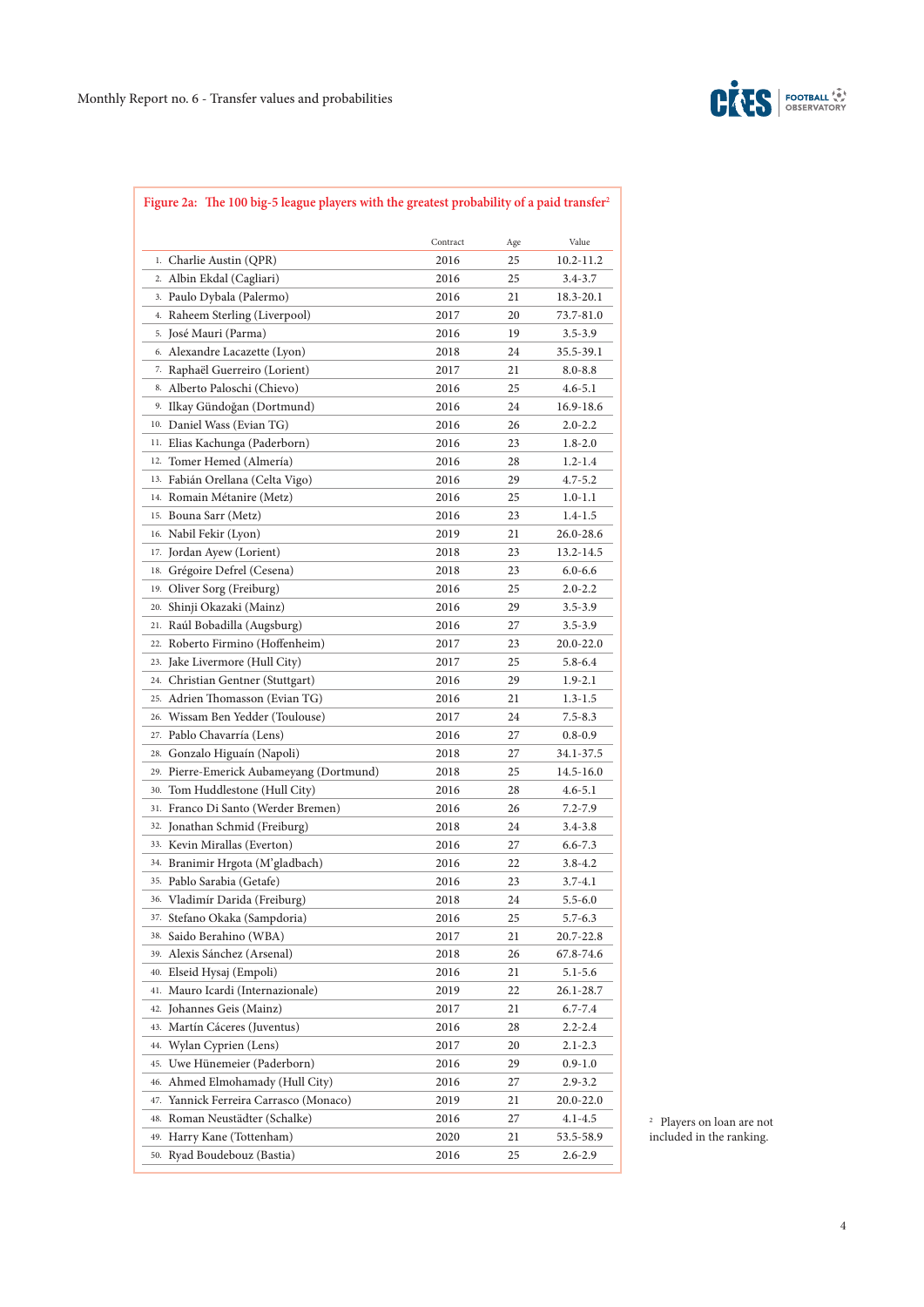

# **Figure 2b: The 100 big-5 league players with the greatest probability of a paid transfer**

|                                             | Contract |     | Value       |
|---------------------------------------------|----------|-----|-------------|
|                                             |          | Age |             |
| 51. Graziano Pellè (Southampton)<br>52.     | 2017     | 29  | 14.5-15.9   |
| Andreas Weimann (Aston Villa)               | 2016     | 23  | 3.6-4.0     |
| Philippe Coutinho (Liverpool)<br>53.        | 2020     | 22  | 50.4-55.5   |
| 54. Martin Harnik (Stuttgart)               | 2016     | 27  | $2.5 - 2.8$ |
| 55. Karim Bellarabi (Leverkusen)            | 2020     | 25  | 23.5-25.8   |
| 56. Lukas Rupp (Paderborn)                  | 2016     | 24  | $1.6 - 1.8$ |
| 57. Lenny Nangis (Caen)                     | 2016     | 21  | 2.6-2.9     |
| 58. Haris Seferović (Frankfurt)             | 2017     | 23  | $7.9 - 8.7$ |
| 59. Gonzalo Castro (Leverkusen)             | 2016     | 27  | $6.6 - 7.3$ |
| 60. Leroy Fer (QPR)                         | 2017     | 25  | $6.4 - 7.0$ |
| Moritz Stoppelkamp (Paderborn)<br>61.       | 2016     | 28  | $1.0 - 1.1$ |
| Andrea Bertolacci (Genoa)<br>62.            | 2017     | 24  | 12.1-13.3   |
| Loïck Landre (Lens)<br>63.                  | 2016     | 23  | 1.1-1.2     |
| Mirko Valdifiori (Empoli)<br>64.            | 2017     | 29  | $5.1 - 5.6$ |
| Dimitri Payet (Marseille)<br>65.            | 2017     | 28  | 14.2-15.6   |
| Sofiane Feghouli (Valencia)<br>66.          | 2016     | 25  | $6.6 - 7.3$ |
| Marcel Risse (Köln)<br>67.                  | 2016     | 25  | $2.4 - 2.6$ |
| Abdelhamid El Kaoutari (Montpellier)<br>68. | 2016     | 25  | $2.6 - 2.9$ |
| Dani García (Eibar)<br>69.                  | 2016     | 25  | $2.1 - 2.3$ |
| Anthony Modeste (Hoffenheim)<br>70.         | 2016     | 27  | $1.8 - 2.0$ |
| 71. Nathaniel Clyne (Southampton)           | 2016     | 24  | 19.0-20.9   |
| Yoann Touzghar (Lens)<br>72.                | 2016     | 28  | $0.7 - 0.8$ |
| Anthony Lopes (Lyon)<br>73.                 | 2016     | 24  | 7.7-8.5     |
| <sup>74.</sup> Nolan Roux (Lille)           | 2016     | 27  | $2.5 - 2.8$ |
| Ashley Barnes (Burnley)<br>75.              | 2017     | 25  | 3.6-4.0     |
| João Moutinho (Monaco)<br>76.               | 2018     | 28  | 9.8-10.8    |
| Steven Caulker (QPR)<br>77.                 | 2018     | 23  | 8.4-9.3     |
| 78. Diego Rolán (Bordeaux)                  | 2017     | 22  | 9.8-10.7    |
| 79. Joël Matip (Schalke)                    | 2016     | 23  | $6.4 - 7.0$ |
| Anthony Ujah (Köln)<br>80.                  | 2017     | 24  | 5.1-5.6     |
| 81. Simone Zaza (Sassuolo)                  | 2019     | 23  | 12.1-13.3   |
| 82. Miralem Pjanić (Roma)                   | 2018     | 25  | 31.7-34.9   |
| 83. Riccardo Meggiorini (Chievo)            | 2016     | 29  | 1.4-1.5     |
| 84. Bernardo Silva (Monaco)                 | 2019     | 20  | 21.4-23.5   |
| 85. David Hoilett (QPR)                     | 2016     | 25  | 1.4-1.5     |
| 86. Ander Capa (Eibar)                      | 2016     | 23  | $2.3 - 2.5$ |
| Kevin Grosskreutz (Dortmund)<br>87.         | 2016     | 26  | 4.8-5.3     |
| 88. Domenico Berardi (Sassuolo)             | 2019     | 20  | 19.8-21.8   |
| Gilles Sunu (Evian TG)<br>89.               | 2016     | 24  | 1.1-1.2     |
| Carlos Bacca (Sevilla)<br>90.               | 2018     | 28  | 20.5-22.6   |
| José María Callejón (Napoli)<br>91.         | 2018     | 28  | 23.7-26.1   |
| Mario Vrančić (Paderborn)<br>92.            | 2016     | 26  | 2.1-2.3     |
| Antoine Griezmann (Atlético Madrid)<br>93.  | 2020     | 24  | 59.0-64.9   |
| Saúl Berjón (Eibar)<br>94.                  | 2016     | 29  | 1.6-1.8     |
| 95. Paolo De Ceglie (Juventus)              | 2017     | 28  | $1.8 - 2.0$ |
| 96. Claudio Beauvue (Guingamp)              | 2017     | 27  | $4.7 - 5.2$ |
| 97. Jordan Veretout (Nantes)                | 2017     | 22  | 5.5-6.1     |
| 98. Marco Höger (Schalke)                   | 2016     | 25  | 3.2-3.5     |
| Iñigo Martínez (Real Sociedad)<br>99.       | 2017     | 24  | 12.1-13.3   |
| 100. Felipe Caicedo (Espanyol)              | 2016     | 26  | $2.7 - 3.0$ |
|                                             |          |     |             |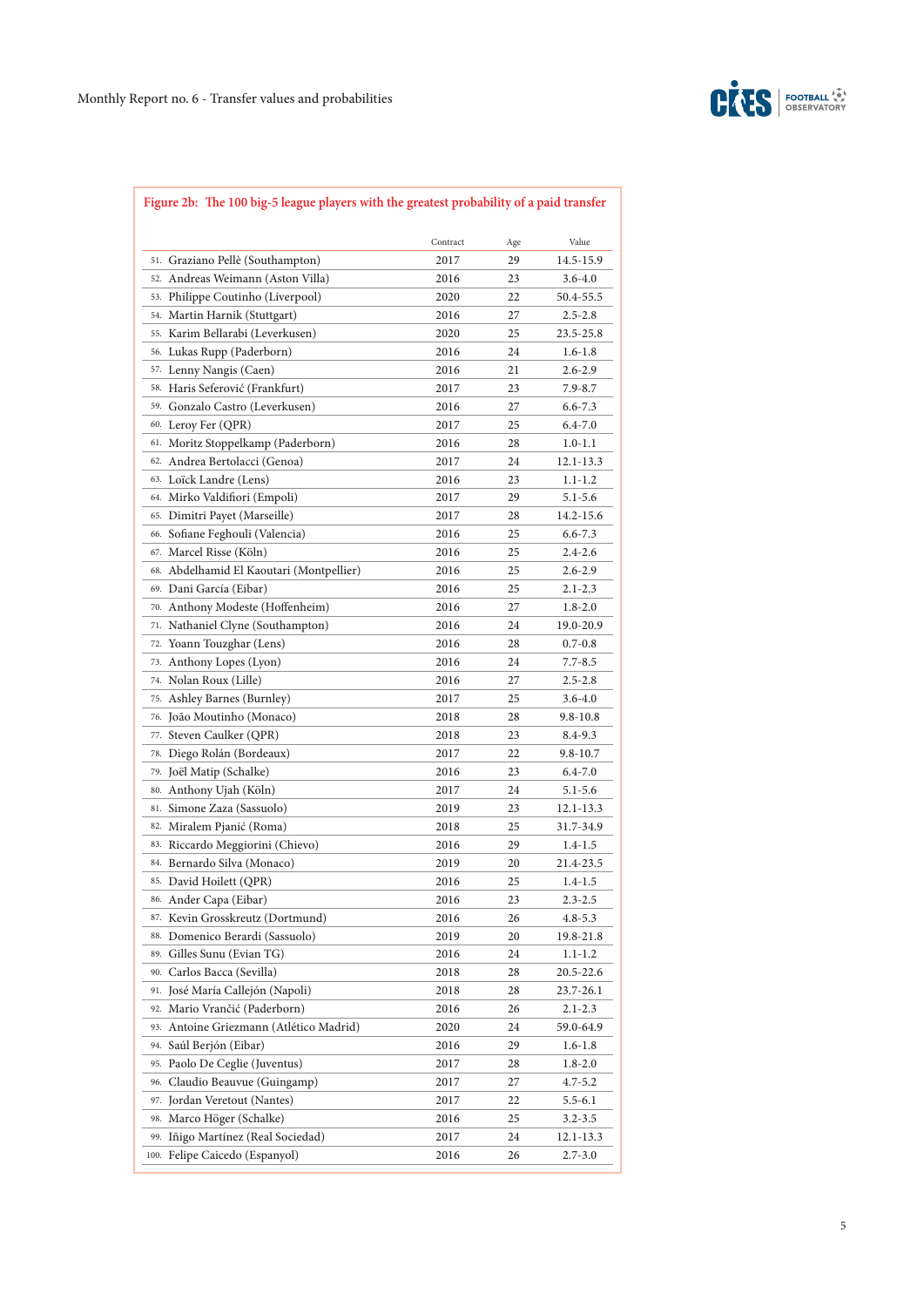

#### **3. The highest transfer values**

Footballers with the highest transfer values generally play in competitive teams, are active full internationals, play in attacking positions, have long-term contracts and are under 27 years of age. The 100 footballers listed below<sup>3</sup> do not only differentiate themselves from the point of view of the transfer value, but also from that of transfer probability.

Transfer probability was assessed according to three categories: high (at least twice as much as for other big-5 league players), intermediate (greater than that of other big-5 league footballers) and low (inferior to that of other big-5 league players).

Unsurprisingly, Lionel Messi tops the ranking. For the first time, in second place we find Eden Hazard. The Belgian from Chelsea is ahead of Christian Ronaldo. Aside from the Portuguese, only six other players having already celebrated their 30th birthday figure on the top 100 places: Yaya Touré, Santi Cazorla, Andrés Iniesta, Carlos Tévez, Thiago Silva and Luiz Fernandinho.

On the contrary, following the example of Raheem Sterling, Paul Pogba or Harry Kane, many of the most expensive players are under 23 years of age. The youngest is Calum Chambers. The full back from Arsenal was born in January 1995, some months after three other young talents present in the ranking: Raheem Sterling, Nabil Bentaleb and Kurt Zouma.

<sup>&</sup>lt;sup>3</sup> Appendix 1 presents the aggregated data on transfer values compiled for each big-5 league team.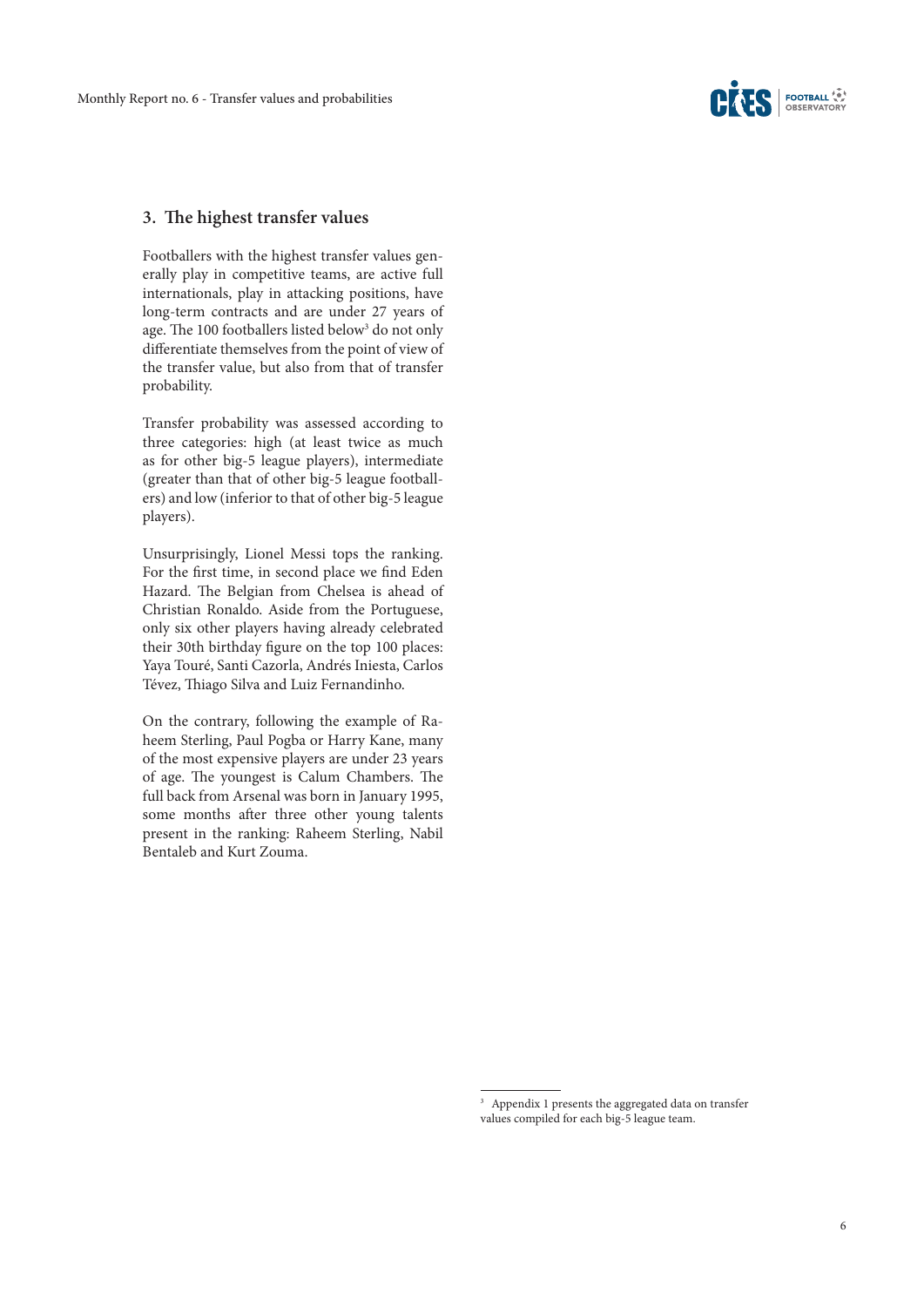

# **Figure 3a: The 100 big-5 league players with the highest transfer values**

|                          |                                              | Contract |           | Value       | Probability | Evolution |
|--------------------------|----------------------------------------------|----------|-----------|-------------|-------------|-----------|
|                          | 1. Lionel Messi (Barcelona)                  | 2018     | Age<br>27 | 255.3-280.8 | ∗           | ↗         |
|                          | 2. Eden Hazard (Chelsea)                     | 2020     | 24        | 135.4-148.9 | ∗           | ↗         |
|                          | 3. Cristiano Ronaldo (Real Madrid)           | 2018     | 30        | 113.3-124.7 | ∗           | ↘         |
|                          | 4. Neymar Júnior (Barcelona)                 | 2018     | 23        | 89.6-98.5   | ∗           | ↗         |
|                          | 5. Sergio Agüero (Manchester City)           | 2019     | 27        | 78.2-86.0   | ∗           | A         |
|                          | 6. Raheem Sterling (Liverpool)               | 2017     | 20        | 73.7-81.0   | $***$       | ↗         |
|                          | 7. Paul Pogba (Juventus)                     | 2019     | 22        | 70.3-77.3   | ∗           | =         |
|                          | 8. Diego Costa (Chelsea)                     | 2019     | 26        | 69.9-76.9   | ∗           | ↘         |
|                          | 9. Alexis Sánchez (Arsenal)                  | 2018     | 26        | 67.8-74.6   | $***$       | ↗         |
|                          | <sup>10.</sup> James Rodríguez (Real Madrid) | 2020     | 23        | 62.5-68.8   | ∗           | л         |
|                          | <sup>11.</sup> Luis Suárez (Barcelona)       | 2019     | 28        | 60.0-66.0   | ∗           | ↗         |
|                          | 12. Antoine Griezmann (Atlético Madrid)      | 2020     | 24        | 59.0-64.9   | $***$       | ↗         |
|                          | 13. Francesc Fàbregas (Chelsea)              | 2019     | 28        | 58.7-64.5   | ∗           | =         |
|                          | 14. Isco Alarcón (Real Madrid)               | 2018     | 23        | 57.2-62.9   | ∗           | ↗         |
|                          | 15. Harry Kane (Tottenham)                   | 2020     | 21        | 53.5-58.9   | $***$       | ↗         |
|                          | 16. Gareth Bale (Real Madrid)                | 2019     | 25        | 51.3-56.4   | ∗           | ↘         |
|                          | 17. Philippe Coutinho (Liverpool)            | 2020     | 22        | 50.4-55.5   | $***$       | ↗         |
|                          | 18. Thibaut Courtois (Chelsea)               | 2019     | 23        | 50.3-55.3   | ∗           | ↗         |
|                          | 19. Oscar dos Santos (Chelsea)               | 2019     | 23        | 47.5-52.3   | $***$       | $=$       |
|                          | 20. Karim Benzema (Real Madrid)              | 2019     | 27        | 44.6-49.1   | ∗           | =         |
|                          | 21. Mario Götze (Bayern München)             | 2017     | 23        | 42.8-47.1   | ∗           | ↘         |
|                          | 22. Koke Resurrección (Atlético Madrid)      | 2019     | 23        | 41.2-45.3   | $***$       | =         |
|                          | 23. Christian Eriksen (Tottenham)            | 2018     | 23        | 40.2-44.2   | $***$       | ↗         |
|                          | 24. Romelu Lukaku (Everton)                  | 2019     | 22        | 39.7-43.7   | $***$       | $=$       |
| 25.                      | Toni Kroos (Real Madrid)                     | 2020     | 25        | 39.7-43.6   | ∗           | =         |
| 26.                      | Willian Borges (Chelsea)                     | 2018     | 26        | 38.6-42.5   | ∗           | ↗         |
| 27.                      | Alvaro Morata (Juventus)                     | 2019     | 22        | 38.4-42.2   | ∗           | ↗         |
|                          | 28. Sergio Busquets (Barcelona)              | 2019     | 26        | 38.1-41.9   | ∗           | ↗         |
|                          | 29. David Silva (Manchester City)            | 2019     | 29        | 38.0-41.8   | $\ast$      | ↗         |
|                          | 30. Edinson Cavani (PSG)                     | 2018     | 28        | 37.7-41.5   | $**$        | =         |
| 31.                      | Angel Di María (Manchester United)           | 2019     | 27        | 36.9-40.6   | ∗           | ¥         |
|                          | 32. Kevin de Bruyne (Wolfsburg)              | 2019     | 23        | 36.7-40.4   | $***$       | ↗         |
|                          | 33. Wayne Rooney (Manchester United)         | 2019     | 29        | 35.9-39.5   | ∗           | =         |
|                          | 34. Marco Verratti (PSG)                     | 2019     | 22        | 35.8-39.4   | ∗           | ↗         |
|                          | 35. Nemanja Matić (Chelsea)                  | 2019     | 26        | 35.6-39.2   | $\ast$      | ↗         |
|                          | 36. Robert Lewandowski (Bayern München)      | 2019     | 26        | 35.5-39.1   | ∗           | ¥         |
|                          | 37. Alexandre Lacazette (Lyon)               | 2018     | 24        | 35.5-39.1   | ***         | ↗         |
|                          | 38. Thomas Müller (Bayern München)           | 2019     | 25        | 35.3-38.8   | ∗           | =         |
|                          | 39. Manuel Neuer (Bayern München)            | 2019     | 29        | 34.3-37.7   | ∗           | =         |
| 40. Mesut Özil (Arsenal) |                                              | 2018     | 26        | 34.1-37.6   | $***$       | =         |
|                          | 41. Gonzalo Higuaín (Napoli)                 | 2018     | 27        | 34.1-37.5   | ***         | =         |
|                          | 42. Ross Barkley (Everton)                   | 2018     | 21        | 33.6-37.0   | $***$       | =         |
|                          | 43. Yaya Touré (Manchester City)             | 2017     | 32        | 33.3-36.6   | $\ast$      | =         |
|                          | 44. Alex Oxlade-Chamberlain (Arsenal)        | 2018     | 21        | 33.2-36.5   | $***$       | ↗         |
|                          | 45. Jérôme Boateng (Bayern München)          | 2018     | 26        | 32.4-35.6   | $\ast$      | $=$       |
|                          | 46. Santi Cazorla (Arsenal)                  | 2017     | 30        | 32.2-35.4   | $***$       | ↗         |
|                          | 47. Danny Welbeck (Arsenal)                  | 2019     | 24        | 32.1-35.3   | $***$       | ↗         |
| 48.                      | Jordan Henderson (Liverpool)                 | 2020     | 24        | 31.9-35.1   | $***$       | ↗         |
|                          | 49. Aaron Ramsey (Arsenal)                   | 2019     | 24        | 31.8-35.0   | $***$       | ↗         |
|                          | 50. Miralem Pjanić (Roma)                    | 2018     | 25        | 31.7-34.9   | $***$       | =         |
|                          |                                              |          |           |             |             |           |

 $\begin{split} \text{Probabilities}: \text{``low}/\text{''''} \text{ intermediate}/\text{''''} \text{ high}\\ \text{Evolution}: \text{compacted to January 2015} \end{split}$ Probabilities : \* low / \*\* intermediate / \*\*\* high Evolution : compared to January 2015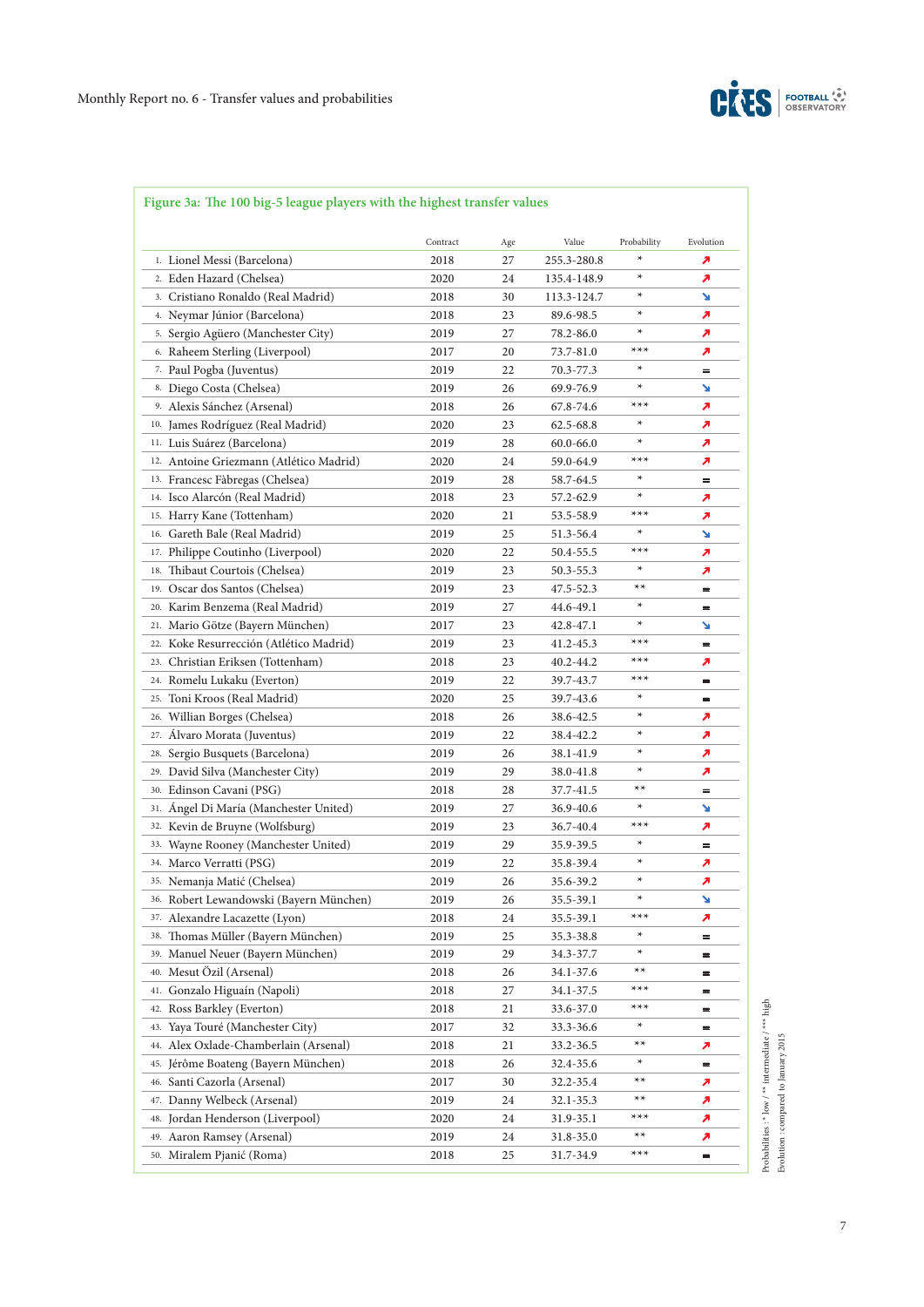

# **Figure 3b: The 100 big-5 league players with the highest transfer values**

|                                                                   | Contract     |           | Value                  |                     | Evolution |
|-------------------------------------------------------------------|--------------|-----------|------------------------|---------------------|-----------|
| 51. Sadio Mané (Southampton)                                      | 2018         | Age<br>23 | 31.4-34.5              | Probability<br>$**$ | ↗         |
| André Gomes (Valencia)<br>52.                                     | 2019         | 21        | 31.3-34.5              | $**$                | ↗         |
| 53. Emre Can (Liverpool)                                          | 2019         | 21        | 30.7-33.8              | ∗                   | ↗         |
| 54. Felipe Anderson (Lazio)                                       | 2020         | 22        | 30.2-33.2              | $**$                | ↗         |
| 55. Gerard Piqué (Barcelona)                                      | 2019         | 28        | 29.9-32.9              | ∗                   | ↗         |
| 56. Lucas Moura (PSG)                                             | 2019         | 22        | 29.8-32.8              | $\ast$              | $=$       |
|                                                                   |              | 21        |                        | $**$                | =         |
| 57. Mateo Kovačić (Internazionale)<br>58. Arturo Vidal (Juventus) | 2019<br>2017 | 28        | 29.4-32.4              | $***$               | $=$       |
| 59. Juan Mata (Manchester United)                                 |              |           | 29.2-32.1<br>28.7-31.6 | ∗                   |           |
| 60. Jack Wilshere (Arsenal)                                       | 2018         | 27        |                        | $***$               | =         |
| 61. Alessandro Florenzi (Roma)                                    | 2018         | 23        | 28.5-31.4              | $**$                | =         |
|                                                                   | 2019         | 24        | 28.1-31.0              | ∗                   | ↗         |
| 62. Juan Cuadrado (Chelsea)                                       | 2019         | 27        | 28.0-30.8              | $\ast$              | =         |
| 63. David Alaba (Bayern München)                                  | 2018         | 22        | 27.9-30.7              | $\ast$              | =         |
| 64. Ivan Rakitić (Barcelona)                                      | 2019         | 27        | 27.7-30.5              | $\ast$              | $=$       |
| 65. Raphaël Varane (Real Madrid)                                  | 2020         | 22        | 27.3-30.0              | $***$               | ↗         |
| 66. Marco Reus (Dortmund)                                         | 2019         | 26        | 26.9-29.6              | ∗                   | ¥         |
| 67. Daniel Carvajal (Real Madrid)                                 | 2019         | 23        | 26.2-28.8              | $***$               | ↗         |
| 69. Mats Hummels (Dortmund)                                       | 2017         | 26        | 26.1-28.7              | $***$               | $=$       |
| 68. Mauro Icardi (Internazionale)                                 | 2019         | 22        | 26.1-28.7              |                     | ↗         |
| 70. Nabil Fekir (Lyon)                                            | 2019         | 21        | 26.0-28.6              | $***$               | ↗         |
| Sergio Ramos (Real Madrid)<br>71.                                 | 2017         | 29        | 25.8-28.4              | $***$               | ↘         |
| Chris Smalling (Manchester United)<br>72.                         | 2019         | 25        | 25.4-28.0              | $\ast$              | ↗         |
| Olivier Giroud (Arsenal)<br>73.                                   | 2018         | 28        | 25.4-27.9              | $***$               | ↗         |
| Vincent Kompany (Manchester City)<br>74.                          | 2019         | 29        | 25.3-27.8              | ∗                   | N         |
| Carlos Tévez (Juventus)<br>75.                                    | 2016         | 31        | 25.3-27.8              | ∗                   | ↗         |
| Andrés Iniesta (Barcelona)<br>77.                                 | 2018         | 31        | 24.8-27.3              | $\ast$              | ↘         |
| Marquinhos Aoás (PSG)<br>76.                                      | 2019         | 21        | 24.8-27.3              | ∗                   | ↗         |
| Rodrigo Moreno (Valencia)<br>78.                                  | 2019         | 24        | 24.8-27.3              | $***$               | ↗         |
| Marcelo Vieira (Real Madrid)<br>79.                               | 2018         | 27        | 24.3-26.7              | ∗                   | ↗         |
| Wilfried Bony (Manchester City)<br>80.                            | 2019         | 26        | 24.2-26.6              | $***$               | =         |
| José María Callejón (Napoli)<br>81.                               | 2018         | 28        | 23.7-26.1              | $***$               | =         |
| 82. Leonardo Bonucci (Juventus)                                   | 2017         | 28        | 23.7-26.1              | $\ast$              | $=$       |
| Juan Bernat (Bayern München)<br>83.                               | 2019         | 22        | 23.7-26.1              | $\ast$              | ↗         |
| 84. Nabil Bentaleb (Tottenham)                                    | 2018         | 20        | 23.6-26.0              | $***$               | ↗         |
| 85. Calum Chambers (Arsenal)                                      | 2020         | 20        | 23.6-26.0              | ∗                   | $=$       |
| 86. Thiago Silva (PSG)                                            | 2018         | 30        | 23.5-25.9              | ∗                   | =         |
| 87. Karim Bellarabi (Leverkusen)                                  | 2020         | 25        | 23.5-25.8              | $***$               | ↗         |
| 88. César Azpilicueta (Chelsea)                                   | 2019         | 25        | 23.3-25.6              | $\ast$              | =         |
| 89. Ricardo Rodríguez (Wolfsburg)                                 | 2019         | 22        | 23.2-25.5              | $\ast$              | ↗         |
| 90. Heung-Min Son (Leverkusen)                                    | 2018         | 22        | 23.2-25.5              | $***$               | 7         |
| 91. Kurt Zouma (Chelsea)                                          | 2019         | 20        | 23.0-25.3              | $\ast$              | p         |
| 92. Daniel Sturridge (Liverpool)                                  | 2019         | 25        | 22.7-25.0              | $\ast$              | $=$       |
| 93. Pedro Rodríguez (Barcelona)                                   | 2019         | 27        | 22.6-24.9              | $\ast$              | ↗         |
| 94. Luka Modrić (Real Madrid)                                     | 2018         | 29        | 22.3-24.6              | $\star$             | V         |
| 95. David de Gea (Manchester United)                              | 2016         | 24        | 22.3-24.5              | **                  | ↗         |
| 96. Carlos Vela (Real Sociedad)                                   | 2018         | 26        | 22.3-24.5              | **                  | ¥         |
| 97. Daley Blind (Manchester United)                               | 2018         | 25        | 22.1-24.3              | $\ast$              | ↗         |
| 98. Radja Nainggolan (Roma)                                       | 2018         | 27        | 21.9-24.1              | $***$               | =         |
| 99. Luiz Fernandinho (Manchester City)                            | 2017         | 30        | 21.9-24.1              | $\ast$              | =         |
| 100. Antonio Candreva (Lazio)                                     | 2019         | 28        | 21.8-24.0              | $***$               | =         |
|                                                                   |              |           |                        |                     |           |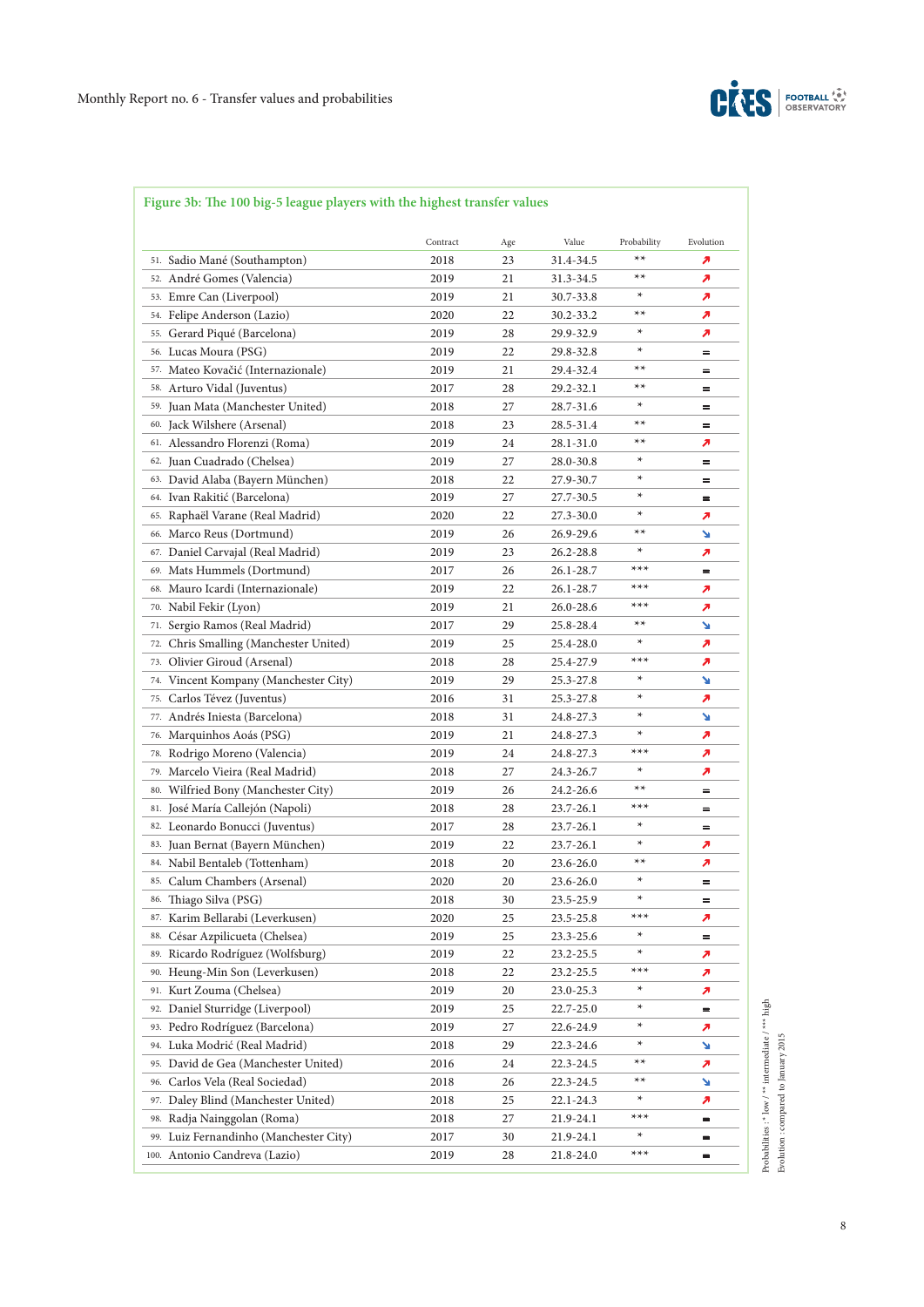

### **4. The bargains**

Players at the end of contract represent 15% of footballers having played for a big-5 club during the second half of the  $2014/15$  season<sup>4</sup>. Most of them have only played sporadically. However, 72 players whose contract comes to an end on 30th June of this year were fielded for more than 60% of minutes played over the course of the season. The list below presents the best performing among them.

Players are ranked according to game statistics measured in six key areas of the game identified by the CIES Football Observatory academic team5 . The best-ranked footballer whose contract ends at the end of this month is Dani Alves: 1st among full backs. From a strictly sporting point of view, despite being aged 32, our analysis shows that the Brazilian is a very interesting player for many big-5 league teams, including the most competitive ones.

Among the 15 best performing players at the end of contract, the youngest is André Ayew, followed by Alberto Bueno (already signed by FC Porto). Three other footballers in the top 15 have not yet celebrated their 30th birthday: Ludovic Baal, Christian Fuchs (recruited by Leicester City) and Ignazio Abate.

|                                      | Position | Ranking (position) | Age |
|--------------------------------------|----------|--------------------|-----|
| 1. Dani Alves (Barcelona)            | FB       | 1                  | 32  |
| 2. Jérémy Morel (Marseille)          | CB       | 15                 | 31  |
| 3. Ludovic Baal (Lens)               | FB       | 19                 | 29  |
| 4. André Ayew (Marseille)            | AM       | 34                 | 25  |
| 5. Ricardo Carvalho (Monaco)         | CB       | 39                 | 37  |
| 6. Rod Fanni (Marseille)             | FB       | 40                 | 33  |
| 7. Christian Fuchs (Schalke)         | FB       | 41                 | 29  |
| 8. Ignazio Abate (Milan)             | FB       | 42                 | 28  |
| 9. Christian Maggio (Napoli)         | FB       | 44                 | 33  |
| 10. Nigel de Jong (Milan)            | DM       | 48                 | 30  |
| 11. Franco Brienza (Cesena)          | AM       | 50                 | 36  |
| 12. Michael Krohn-Dehli (Celta Vigo) | AM       | 61                 | 32  |
| 13. Alberto Bueno (Rayo Vallecano)   | FW       | 62                 | 27  |
| 14. Diego Colotto (Espanyol)         | CB       | 65                 | 34  |
| 15. Stefano Mauri (Lazio)            | AM       | 68                 | 35  |

Postes : FB: Full back / CB: Center back / DM: defensive midfielder / AM: Attacking midfielder / FW: Foward Postes : FB: Full back / CB: Center back / DM: defensive midfielder / AM: Attacking midfielder / FW: Foward

<sup>4</sup> Players on loan are not included.

<sup>5</sup> For a detailed explanation of the CIES Football Observatory approach for performance analysis, please refer to [issue](http://www.football-observatory.com/IMG/pdf/mr05_eng.pdf)  [5](http://www.football-observatory.com/IMG/pdf/mr05_eng.pdf) of the Monthly Report.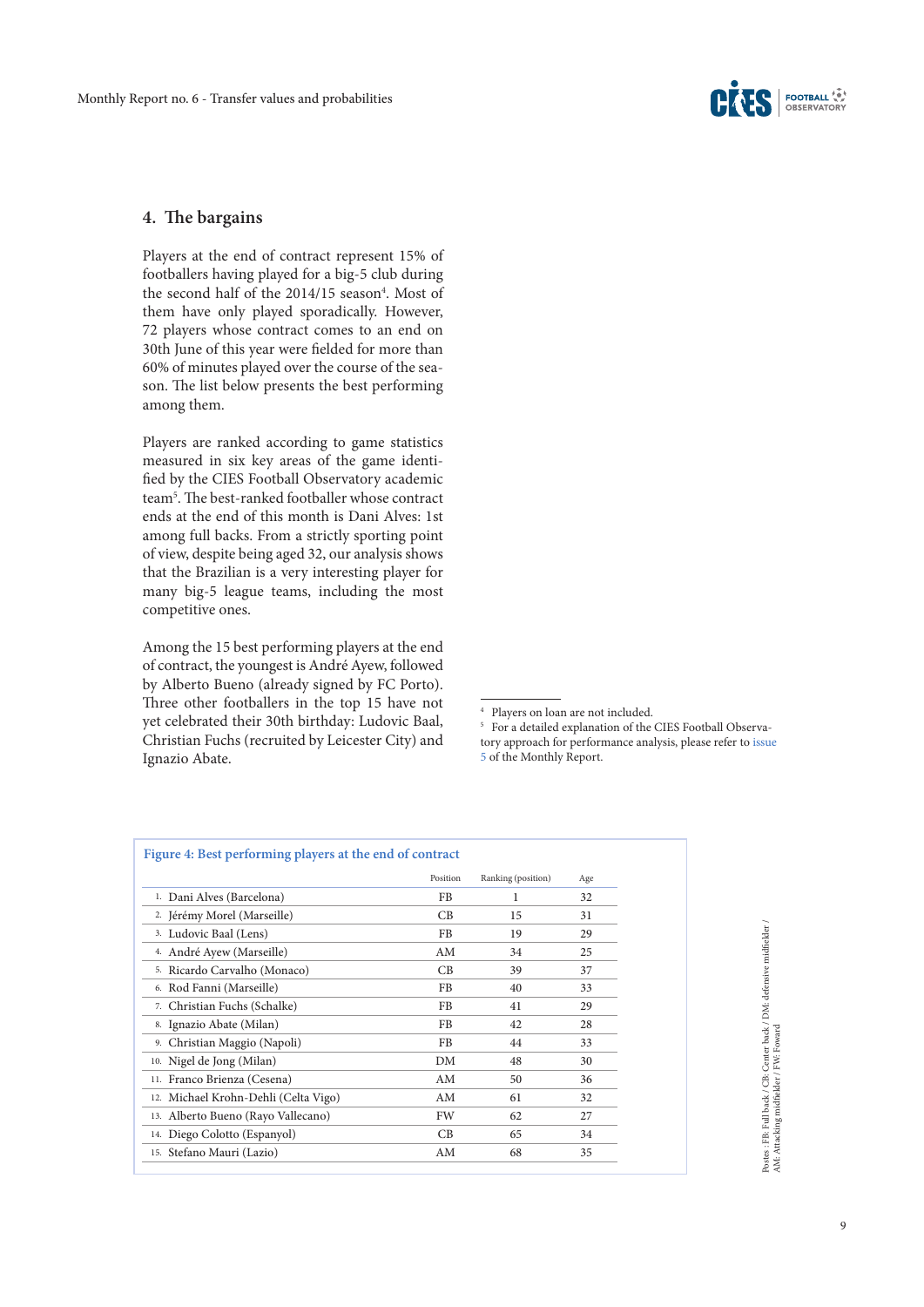The best performing players whose contract expires in June 2016 also represent good value for money. Indeed, their contractual situation favors clubs interested in eventual transfer negotiations. Among the best-ranked footballers according to our performance indicators, we find several players over thirty years of age (Xabi Alonso, Evra, Maxwell, Tévez, Ibrahimović and Vidić)

Apart from Paulo Dybala (already transferred to Juventus), the youngest players in the list of potential bargains are Nicolas N'Koulou, Pablo Piatti, Lars Stindl (already signed by Borussia Mönchengladbach) and Dani Parejo. If they do not extend their contract with their club, Claudio Marchisio, Antonio Balzano, Romain Hamouma and Olivier Veigneau could also be on the to-buy list for clubs who wish to strengthen their squads.

|                                    | Position  | Ranking (position) | Age | Valeur        |
|------------------------------------|-----------|--------------------|-----|---------------|
| 1. Xabi Alonso (Bayern München)    | DM        | 3                  | 33  | $5.1 - 5.6$   |
| 2. Claudio Marchisio (Juventus)    | DM        | 5                  | 29  | 16.7-18.4     |
| 3. Patrice Evra (Juventus)         | FB        | 6                  | 34  | $2.3 - 2.5$   |
| 4. Nicolas N'Koulou (Marseille)    | Dc        | 8                  | 25  | $5.0 - 5.5$   |
| 5. Carlos Tévez (Juventus)         | FW        | 11                 | 31  | 25.3-27.8     |
| 6. Maxwell Scherrer (PSG)          | FB        | 12                 | 33  | $2.0 - 2.2$   |
| 7. Pablo Piatti (Valencia)         | FW        | 17                 | 26  | $7.2 - 7.9$   |
| 8. Lars Stindl (Hannover)          | AM        | 17                 | 26  | $2.7 - 3.0$   |
| 9. Paulo Dybala (Palermo)          | <b>FW</b> | 19                 | 21  | $18.3 - 20.1$ |
| 10. Dani Parejo (Valencia)         | DM        | 19                 | 26  | $9.8 - 10.7$  |
| 11. Zlatan Ibrahimović (PSG)       | FW        | 20                 | 33  | $11.0 - 12.1$ |
| 12. Nemanja Vidić (Internazionale) | CB        | 20                 | 33  | $2.3 - 2.5$   |
| 13. Antonio Balzano (Cagliari)     | FB        | 20                 | 28  | $1.1 - 1.2$   |
| 14. Romain Hamouma (St-Etienne)    | AM        | 20                 | 28  | $2.5 - 2.8$   |
| 15. Olivier Veigneau (Nantes)      | FB        | 21                 | 29  | $0.7 - 0.8$   |

Postes : FB: Full back / CB: Center back / DM: defensive midfielder / AM: Attacking midfielder / FW: Foward Postes : FB: Full back / CB: Center back / DM: defensive midfielder / AM: Attacking midfielder / FW: Foward